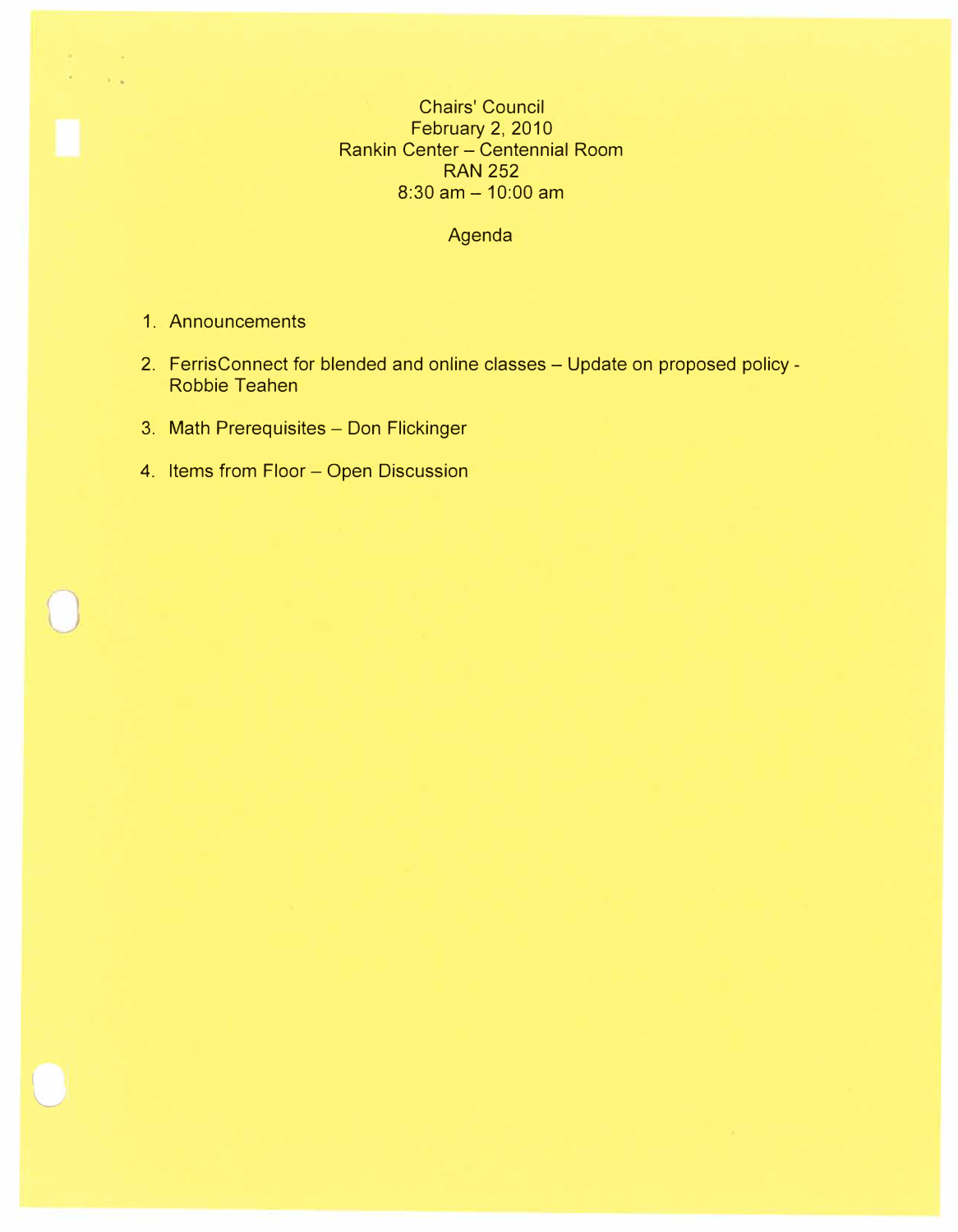# **Chair's Council Meeting 2 February 2010 8:30 -10:00 am - Centennial Room RAN-252**

#### **Agenda**

Announcements

FerrisConnect for blended and online classes – Update on Proposed Policy – R. Teahen Math Regrequisite Changes – D. Flickinger Items from Floor - Open Discussion

#### **Handouts**

Charge for Chairs Council

## **Minutes**

#### *Announcements:*

Steve Fox, the faculty advisor for the Torch, shared with CAS that the Torch has received national attention for two areas - their website and blog. Quite an accomplishment for a student run paper at a university without a journalism program.

Tom Hollen shared that the Rube Goldberg team DID set a new Guinness Book World Record with 230 steps to their Rube Goldberg machine. The event in Japan will be aired 2/28/10 and he will received a taped copy of the televised program.

Reinhold Hill provided a copy of the proposed Charge for Chairs Council and invited council members to forward any suggested changes/corrections to him before the next Chairs Council meeting on February 16.

# **FerrisConnect for Blended and Online Classes**

Robbie Teahen was not available to share the proposed policy. We will discuss when policy is available for review.

#### *Math Prerequisites*

Don Flickinger shared that currently different programs have different prerequisite requirements for math courses. It is strongly felt that if students are to succeed in a second math course a grade of D or less is simply not adequate preparation. We are planning to adopt a standard policy that a grade of C- or better is required in all math courses taken as a prerequisite to a subsequent math course. IF a program requires only one math course, that program can set their required grade requirement. Proposal is that this be effective Fall, 2011. Chairs Council members were asked for comments / concerns. All members present agreed this change would be supported.

#### *Items from the Floor* **-** *Open Discussion*

Budget issues were the main concern of council members with the following comments/concerns expressed:

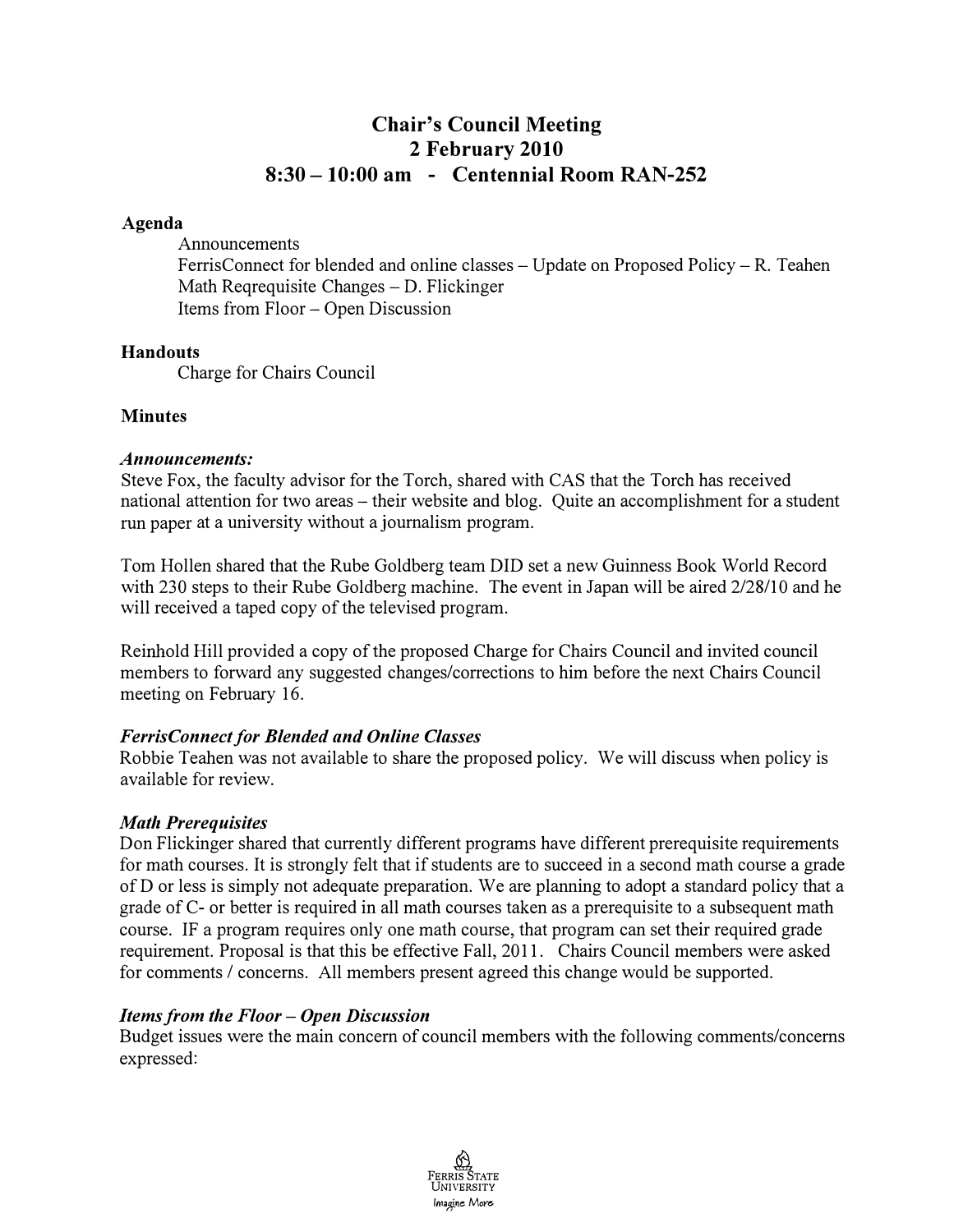- Although cuts are being widely discussed it's important equal stress should be placed on revenue with increased efforts and methods for recruitment and admissions. We must maintain our current size. Strongly market the programs we excel in.<br> **•** If we are to keep programs viable we may need to move funding from some and give to
- 
- others to keep a balance.<br>• Budget discussions being handled very differently across campus with some colleges
- inviting college member participation and others discouraging it. We should find ways for meaningfully reward innovations and be able to adapt and adopt new teaching innovations. We must be able to move quickly to implement accepted
- changes. We are hopeful the FF A contract renewal agreement can be reached before spring semester concludes demonstrating our commitment to provide quality instruction come
- fall.<br>
Don will ask Provost to attend future Chairs Council meeting for update.

There being no further discussion the meeting was adjourned at 9:30 am

Minutes submitted by: Gayle Driggers